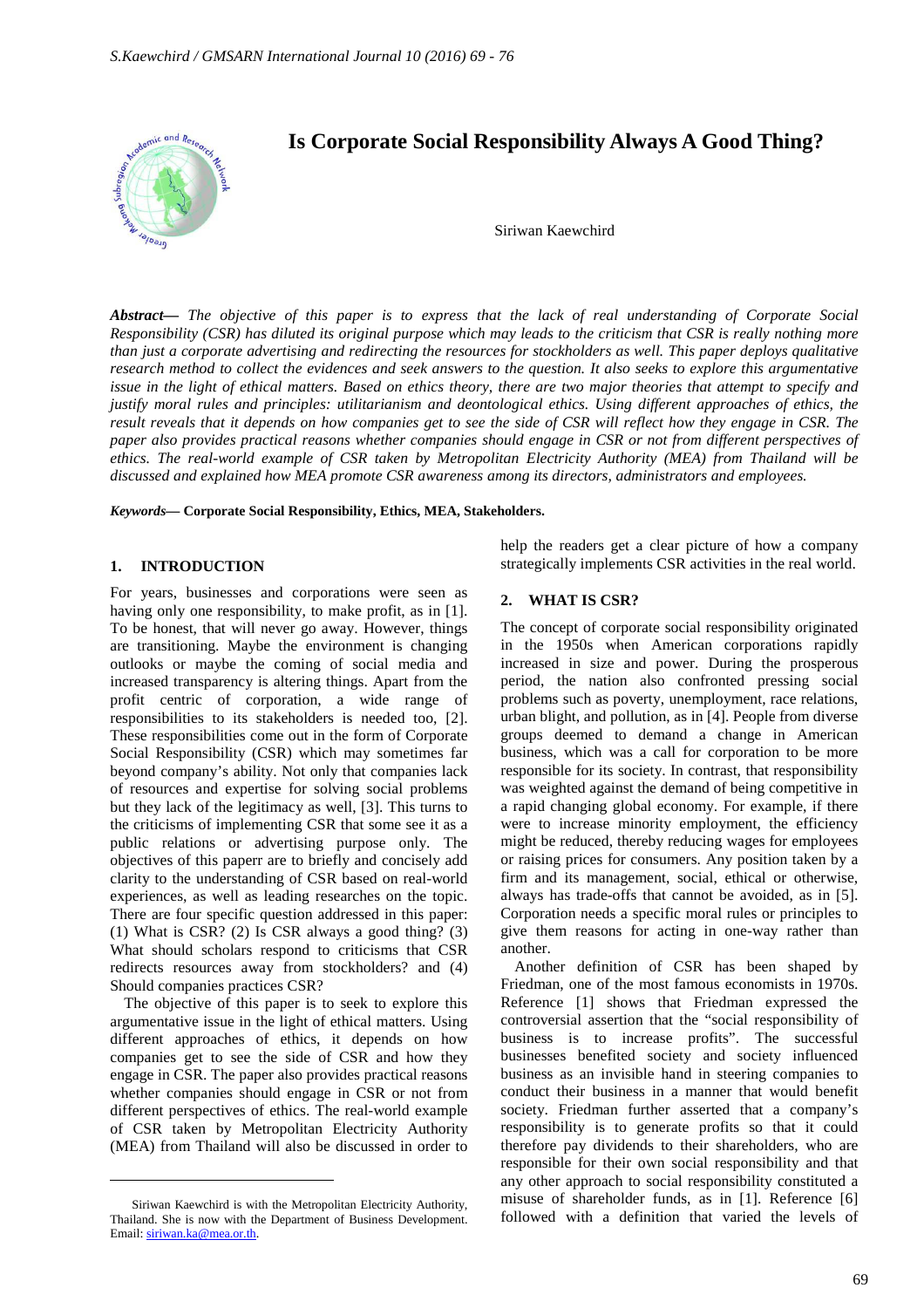responsibility based on the consideration of different stakeholders. This definition provided multidimensional construct of CSR that inferred an economic responsibility to shareholders and customers, an ethical responsibility to government and societal stakeholders, and differentiated community responsibility as a discretionary for of CSR.

Reference [7] also described CSR as "the alignment of business operations with social values. CSR consist of integrating the interest of stakeholders—all of those affected by a company's conduct—into the company's business policies and actions". This implies that company is willingness to forgo a certain amount of profit in order to achieve noneconomic purpose. But there is a problem with this definition. Reference [7] raised important questions such as what should a company value in its pursuit of social responsibility? Should it attempt to minimize the negative impacts of its business activity, or maximize its positive impacts, or find some optimal combination of positive and negative impacts? And how much do various stakeholders' preferences matter? Do the opinions of environmentalists count more than those of labour activists, or shareholders, or consumers? These questions can distract a company from its original purpose, which is to provide profits to shareholders while supplying consumers with goods, and services that add benefits to their lives.

From the above discussion of CSR meaning, this paper define its own operational term of CSR as a set of actions that a company takes to change business operations in order to improve, maintain, or mitigate that company's impact on all stakeholders. This is far different from donating to poor kids in rural area. Reference [5] also noted the important to define the clear and good operational meaning of CSR because without a clear understanding of the societies to which a corporation is meant to be responsible and what more or less responsibility entails, the efficacy of any discussion of CSR is limited by a fundamental incommensurability.

### **3. IS CSR ALWAYS A GOOD THING?**

Reference [8] shows that most of the researches view CSR's primary function as the enhancer firm profitability. However, despite all of the attention that has been given to this issue, there is still much confusion and many misperceptions surround it.

In my opinion, what it is called CSR is surely for a good purpose. But many organizations have an inadequate understanding of what constitute as CSR. Many adopted CSR practices mostly because it is in the trend. Some misunderstood and use CSR only as a tool for building a brand image. Some have mixed up CSR as the social marketing. CSR is not all about philanthropy or doing charity services for the community. This is not to say that such activities are unimportant. These actions on the part of a company can help establish good relations with community members and leaders. However, philanthropy can even have a negative impact on the organizational climate. For example, some organizations may seem to be generous in term of charity donator, but when it comes to their employee's safety at

work or healthcare service, nothing shows that there are an adequate responsible for their people.

The lack of real understanding of CSR has dilute its original purpose which may leads to the criticism that CSR is really nothing more than just a corporate advertising, as in [7]. Reference [5] claimed that corporations do exist to generate economic returns, not to solve societal problems. In other word, the corporations live to optimize for themselves not the general public. Reference [1] stated that "there is one and only one social responsibility of business—to use its resources to increase profits so long as it stays within the rules of the game, which is to say, engages in open and free competition without deception or fraud". From this statement, many people do make a value judgment about what firms should do. Reference [1] also further criticized social responsibilities as:

*In each of these cases the corporate executive would be spending someone else's money for a general social interest. Insofar as his actions accord with his "social responsibilities" reduces returns to stockholders, he is spending their money. Insofar as his actions raise the price to consumers, he is spending the consumer's money. Insofar as his actions lower the wages of some employees, he is spending their money. The stockholders or the customers or the employees could separately spend their own money on the particular action if they wish to do so.*

Therefore, from my understanding, the good CSR needs to come from within. Good practices must originate from the awareness and the ability to understand its true value and its importance. My main message is that in order to understand CSR, one must consider the holistic attempt, on the part of a company, to engage the stakeholders in meaningful dialogues on matters of mutual concern. In many cases, CSR is more than handing money to a local charity. It is about doing the right thing: conducting ethical, transparent business practices that hold a company accountable for its actions. However, most of the time, individuals normally behave in a very basic and utilitarian way when it comes to their roles within the corporate context. Hence, expecting corporations to behave in proactively good ways is slightly delusional when the true reasons of actions are only self-interested. As such, CSR possessed both good and bad characteristics depending on whose interests you are examining.

# **4. DOES CSR REDIRECT RESOURCES AWAY FROM STAKEHOLDERS?**

Although some might claim that CSR distorts the core business activities, the majority of research studies prove that CSR is important to business's performance, as in [9]. There are some researchers examined the performance of socially responsible companies (SRCs) versus non-socially responsible companies (non-SRCs). For example, [10] examined the performance of SRCs versus non-SRCs relative to standard financial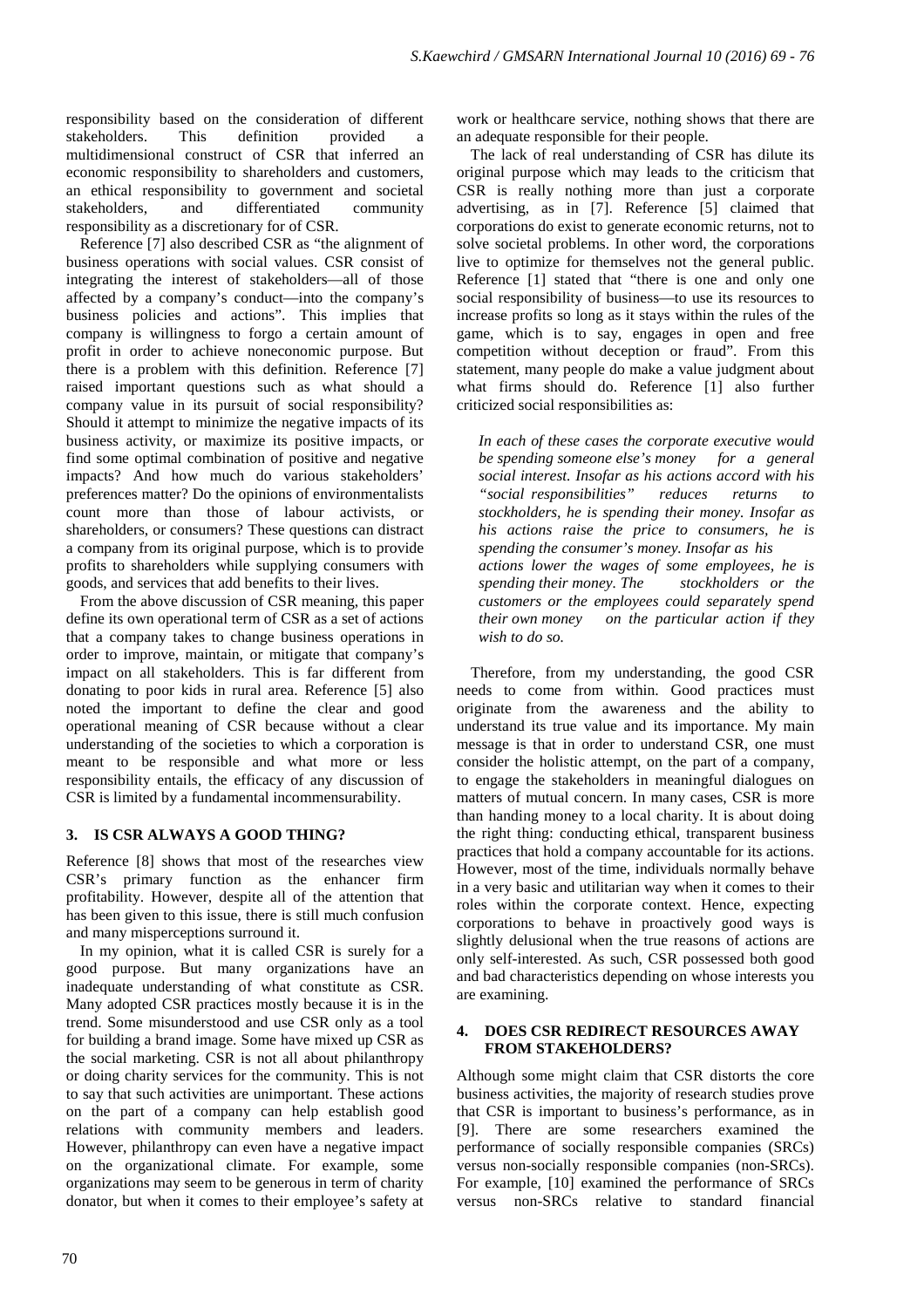performance metrics of returns, valuation and a general market index. Archival public data was collected for the top 120 NASDAQ and NYSE firms ranked by market capitalization, and SRC/non-SRC classification was determined by matrix coding of socially responsible corporate practices. The study demonstrated that SRCs outperformed non-SRCs over the 5-year period relative to returns, valuation and the S&P 500 general market index. Moreover, other researchers find out that companies' used of CSR can help to attract, motivate and retain human resource talents, as in [11]. Individuals with a high number of job choices, such as with high educational levels, are likely to respond in a strong and positive way to CSR, to feel enthusiastic to work for a company committed to CSR and to express high levels of dedication to company success.

In addition to quantitative analysis, [12] did the qualitative research to study the benefits of the selected SME companies which engaged in CSR activities. The list below is such benefits that felt by SMEs.

- Improved image and reputation.
- Increased employee motivation.
- Improved trust and understanding.
- Increased attractiveness to potential recruits.
- Larger, more prominent profile.
- Cost savings and increased efficiency.
- Better market position.
- Risk management.

However, the companies in this study are least convinced by the benefits of charitable or philanthropic CSR.

In my opinion, whether or not CSR redirects resources away from stockholders depends on how one gets to see the side of CSR. Based on ethics theory, there are two major theories that attempt to specify and justify moral rules and principles: utilitarianism and deontological ethics.

### *Utilitarianism*

Utilitarianism (also called consequentialism) is a moral theory developed and refined in the modern world in the writings of Jerremy Benthan (1748-1832) and John Stuart Mill (1806-1873).

There are several variety of utilitarianism. But basically, a utilitarian approach to morality implies that no moral act (e.g., an act of stealing) or rule (e.g., keep your promise) is intrinsically right or wrong. Rather the rightness or wrongness of an act or rule is solely a matter of the overall nonmoral good (e.g., pleasure, happiness, health, knowledge, or satisfaction of individual desire) produced in the consequences of doing that act or following that rule. In sum, according to utilitarianism, morality is a matter of nonmoral good produced that result from moral action and rules, and moral duty is instrumental, not intrinsic. Morality is a means to some other end; it is in no way and end in itself.

Therefore, based on utilitarian approach, CSR is an imperative to protect stakeholders' continued support and to ensure a desired identification and reputation among customers, employees, shareholders, and government. Investments in CSR are expected to yield tangible benefits and trying to avoid the costs of CSR

investment may lead to misconduct and a destroy company image or even a danger to the company existence. Therefore, to critique that CSR redirects resources away from stockholders might not be fully correct.

However, the greatest problem with utilitarianism from the perspective of CSR is the tendency to let minorities suffer from harms so majorities can enjoy the benefits. Given all the firm's many constituencies-supply chain partners, the local community, the public at large, and even the natural environment-the stockholders and those with close relationships with the firm (notably employees and customers) will be outnumbered every time.

### *Deontology*

Deontological ethics is taught by religions and by Immanuel Kant (1790). The word deontological comes from the Greek word, deon, which means binding duty. Deontological ethics has at least theree important features. First, duty should be done for duty's sake. The rightness or wrongness of an act or rule is, at least in part, a matter of the intrinsic moral features of that kind of act or rule. For example, acts of lying, promise breaking, or murder are intrinsically wrong and humans have a duty not to do these things. Second, humans should be treated as objects of intrinsic moral value; that is , as ends in themselves and never as a mere means to some other end. Third, a moral principle is categorical imperative that is universalizable; that is, it must be applicable for everyone who is in the same moral situation.

Therefore, according to [5], based on deontological approach, "business spent on CSR by managers is theft of the rightful property of the owners". In sum, as the company has duties to make profit for their stockholders, spending money for CSR activities takes away the profits from stockholders.

### **5. SHOULD COMPANY PRACTICE CSR?**

According to this paper, the operational term of CSR is a set of actions that a company should take to change business operations in order to improve, maintain, or mitigate that company's impact on all stakeholders. Hence, the adoption of CSR practices is validating the business claims in positioning companies to better operate, better manage risks, and to exceed market performance, thus satisfying stakeholders, and yielding the benefits of optimized market performance in the process.

Therefore, CSR is becoming more than just an implementation of procedures initiated to satisfy stockholders, it is about building a stronger sustainable business with responsible values at the stem of what a company does. Base on utilitarian approach, the companies that adopt CSR from this perspective are those that will yield the optimum return on their investment. Only when the return on investment in CSR delivers value to the company, to its investors, surrounding communities, and society as a whole, then companies should engage in CSR. On the other hand, if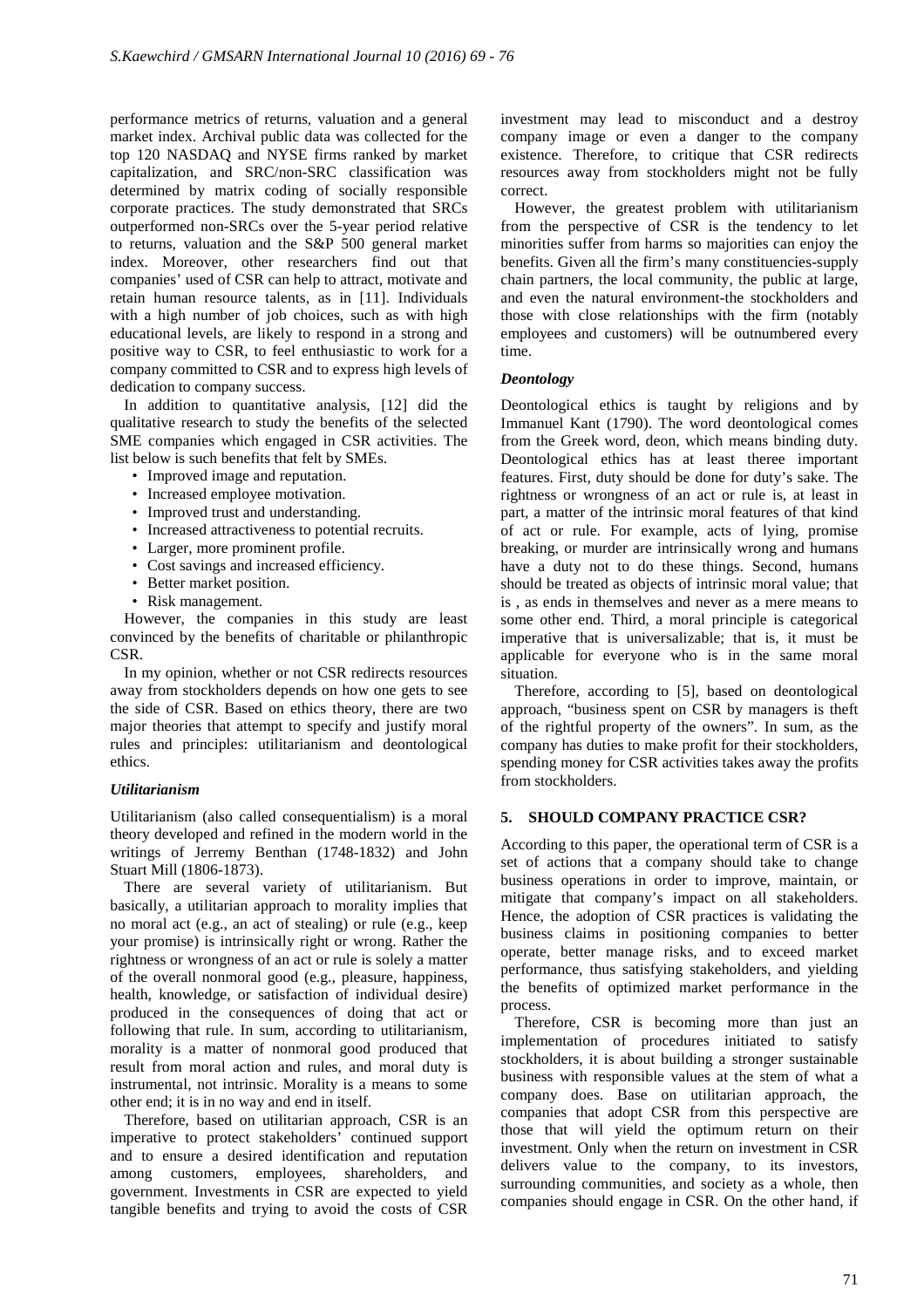one holds the belief on deontological ethics, for publicly held corporations, doing CSR is immoral. This is because philanthropic CSR violates stockholder property rights, unjustly seizing stockholder wealth, and it bestows benefits for the general welfare at the expense of those for whom the company should care for, notably employees and customers. However, for private firm using its own resources, CSR activities are commendable because there is no duty owed to stockholders, according to [13].

In sum, using different approaches of ethics to decide whether companies should engage in CSR activities, the result of this study reveals that it depends on how companies get to see the side of CSR. Some various factors may come into conflict when one is making a decision. (See figure 1) .



**Fig. 1. Factors Affects Ethical Decision Making.**  (Data from Lantos, 2012)

# **6. CSR AT MEA**

Given the research question and timeframe limitation, the researcher has selected MEA as a sample case based on ease of accessibility. This strategy saves time, money, and effort, however, it is important to note that this strategy has the weak rationale along with the lowest credibility. It may yield information-rich case because it is easy to access, however it may not represent the typical case and the findings do not bring the broad consensus.

At MEA (Metropolitan Electricity Authority), CSR concept is included in the corporate vision stating as "Moving towards a high performance organization (HPO) and becoming a leader in the power distribution business with excellence services, while enhancing the strength of related business, and being responsible for society and environment." In addition to social and environmental responsibilities, the MEA management has approved several projects and activities, which are the social responsibility for normal business (CSR-in Process) and the social responsibility addition to normal business (CSR-after Process). The CSR activities of the year 2014 were classified as followings (See figure 2).



**Fig.2 Five Dimensions of CSR Activities at MEA**  (Data from MEA, 2014)

#### *Environment*

MEA aims to raise people awareness in the organization as well as establish a good environment for the society through the following activities.

- Waste Management Project: The MEA has provided its employees the training about the separation of different types of left materials, procedures, and operations which start from waste identification, storage, transport, and proper disposal as well as a hazardous waste disposal guide. Moreover, there have been a campaign to raise staff awareness and the exhibition called "MEA Environment" on 2014 World Environment Day.

- MEA Plant Preservation Project: The MEA has held a project called MEA Plant Preservation to help mitigate global warming. MEA volunteers and the local have joined this activity and planted tress to maintain the green areas along with to conserve the nature and places of 3 types of tree forests of residents and the public namely agroforestry farming forest, fresh water swamp forest and mangrove forests. The average survival rate of seeding is 97% and can reduce carbon dioxide  $(CO<sub>2</sub>)$  up to 16.63 tons per year

- Protecting the Capital through Mangrove Project: The MEA has teamed up with Fort Chulachomklao, the Royal Thai Navy and the Office of the Vocational Education Commission in bringing students from the vocational institutions to participate in mangrove reforestation at Fort Chulachomklao for 200-Rai (or 80 acres) and to build a natural barrier that helps protect coastal erosion by covering electricity poles with used tires and placing them along with Fort Chulachomklao in Samut Prakarn province to trap sediments and build a coastal erosion fence line for 1,300 meters. Moreover, MEA has supported and maintained the World Mangrove Forests Center and natural walk paths for mangrove forests learning at Fort Chulachomklao by donating 360,000 Baht (or 10,000 USD). A 200-rai mangrove forest is able to reduce 60.16 tons of carbon dioxide  $(CO<sub>2</sub>)$  per year.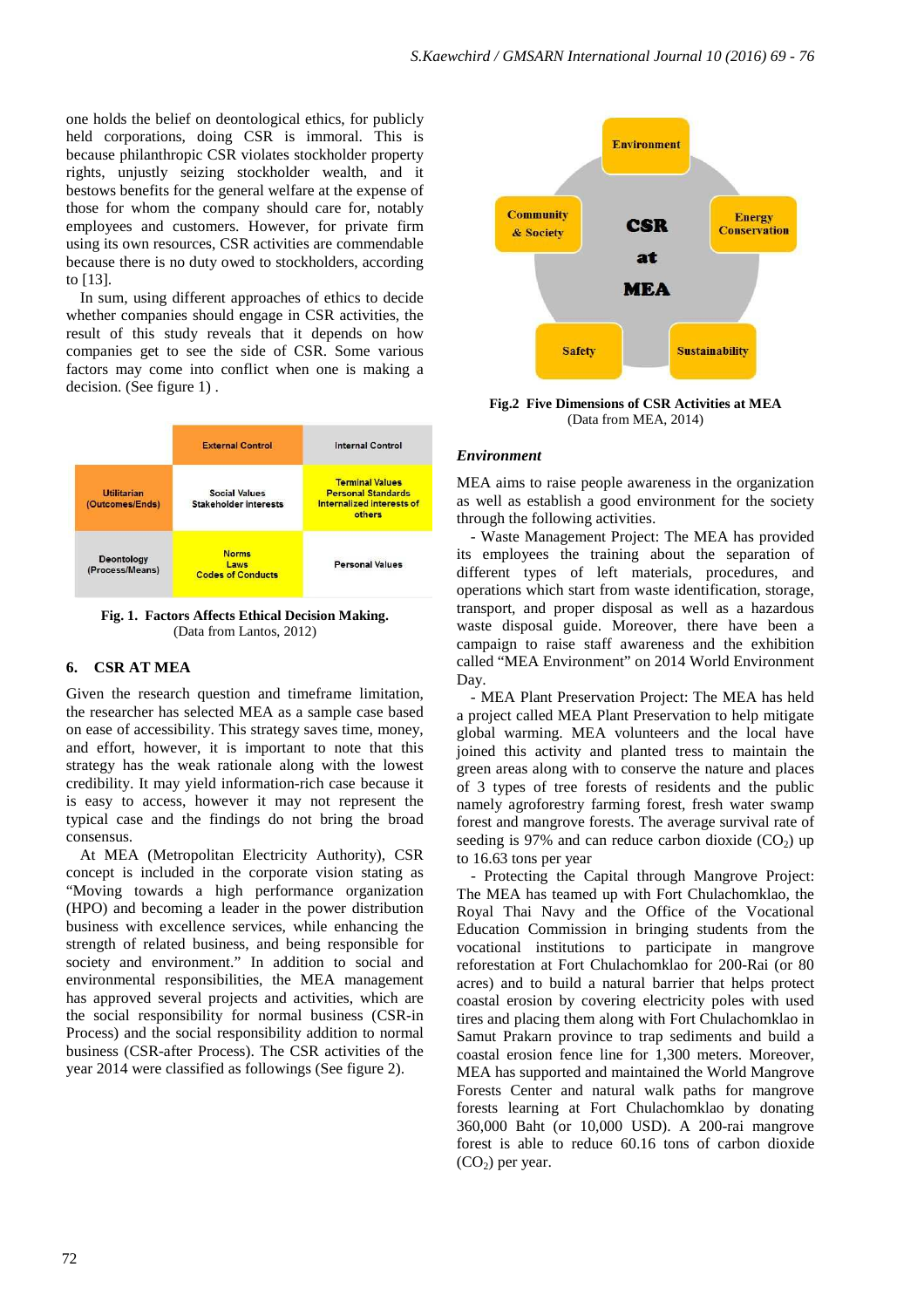## *Community and Society*

MEA focuses on youths who are the future of the nation by promoting and developing youth potential on creating social and environmental awareness through the following activities so that they would have social and environment responsibilities.

- Young MEA Project: It aims to be the center which builds networks for young people and parents through website www.youngmea.com. It intends to raise the awareness of energy and ecology conservation among its member whose age is between 8 to 24 years. The members have been encouraged to participate in various activities concerning social aspects, environment activities, energy conservation, and sufficiency economy in 2014. In addition, MEA has televised its series of young MEA Dee Mission on the Royal Thai Army Radio and Television Channel 5 on Saturdays from 5.45 to 5.55 PM. The content of the program shows the stories of Young MEA members who joined the activities for the sake of the society and environment such as Following the Origin of Energy, New Generation Family Uses Energy Wisely, Young MEA Dee Project "I preserve the world", Young MEA ECO friendly, Energy Conservation Campaign with the US Embassy.

# *Energy Conservation*

MEA puts emphasis on promoting energy conservation which has been related to missions and functions as part of organization operation. It has promoted general public accessibility to varieties of energy conservation technology that can be used on everyday life.

- Energy Mind Award Project: Since 2007 up to this year, MEA has been cooperating with the Faculty of Environment and Resource Studies, Mahidol University, School of Energy, Environment and Materials, King Mongkut's University of Technology Thonburi and Association for the Development of Environmental Quality (Thailand) to develop a standard of outstanding educational organizations in terms of energy by providing an award called "Energy Mind Award" to evaluate educational organizations annually. The teachers and students from the participating institutes have been given training, seminars, site visits, mobile exhibitions and permanent exhibitions. And the team of experienced committees and those from MEA have evaluated the outcomes of this project and provided the award. Then there were ongoing evaluation sessions and the membership would expand into their surrounding people. The educational institutes and their staff have relayed the knowledge to their energy consumption behaviors. Moreover, some of them have established energy conservation clubs and some of the educational organizations in this project volunteered to help other institutes which have not passed the evaluation, creating the network to invite other institutes to participate this project.

- Summer Air Conditioning Cleaning Project: Usage and proper maintenance of air conditioners can help reducing electricity usage. MEA offered annual summer air condition cleaning. In 2014, MEA has allocated its budget to maintain conditioning system for houses which have joined this project. The total of air conditioners was 21,112 units. It aims to reduce energy consumption and electricity cost for customers. Besides, it helps reduce global warming by lowering carbon dioxide  $(CO<sub>2</sub>)$  1,857 tons a year.

- Improving Energy Efficiency Consumption in Building Project: MEA has organized a competition under the project called "Energy Saving Building Award". This competition has been an ongoing competition starting from 2012 to 2016 with the energy consumption criteria in Thailand Building or MEA Index (Management of Energy Achievement Index). In 2014, all buildings raging from hotels to offices who participated in this competition were monitored in terms of the quality of energy use, calculating MEA Index before there was announcement for the winner which would be given the sign showing its energy efficiency use. -Work on 1 MWp Green Energy Rooftop Project: There has been a study on solar energy production implement 1 MWp solar energy system in the offices of MEA as a source of clean energy combined with the technology of energy building management. Also it has been intended to be a model of energy building management for other buildings, reducing energy consumption and the amount of carbon dioxide  $(CO_2)$ 270 tons a year.

- LED Street Light Project: LED (Light – Emitting Diode) is a lamp made of a semiconductor. It can emit light without incandescent bulbs and can be used to replace common light bulb. Its strengths are energy efficiency and being long life. MEA has conducted a study about LED public light which can replace common incandescent lamps in order to reduce energy consumption and emission of carbon dioxide  $(CO<sub>2</sub>)$  158 kg. per lamp annually. When compared with fluorescents, LED lamps are long life hence reducing maintenance cost and having light dispersion adjustability in each road condition and time period. In 2014, MEA bought and installed LED lamps on 12 tourist main roads to replace the common lamps. In the future, there will be a plan to install LED lamps in other areas with the development of automatic light control systems.

- LED Replacement for people and communities Project: There have been LED public lamp replacement and wire maintenance for safety. For example, Quartermaster Department of the Royal Thai Army in Bangpoo has installed 150 LED public lamps for the public on the occasion of 87th Birthday Anniversary of His Majesty the King. This can reduce 67% of energy consumption or 60,900 units a year and the amount of carbon dioxide  $(CO<sub>2</sub>)$  37.5 tons a year.

- Electrical Vehicles and Charging Station for MEA Operation Project: MEA has provided electric vehicles with charging stations for research purposes and operation. At the moment, MEA has bought 10 electric cars and rented 5 electric cars. In the near future, there will be a plan to provide more electric charging stations in order to promote the widespread use of electric cars, which can reduce pollution emission to the environment. In 2014, MEA reduced 45 tons of carbon dioxide  $(CO<sub>2</sub>)$ .

- Smart Energy Building Project: MEA has studied and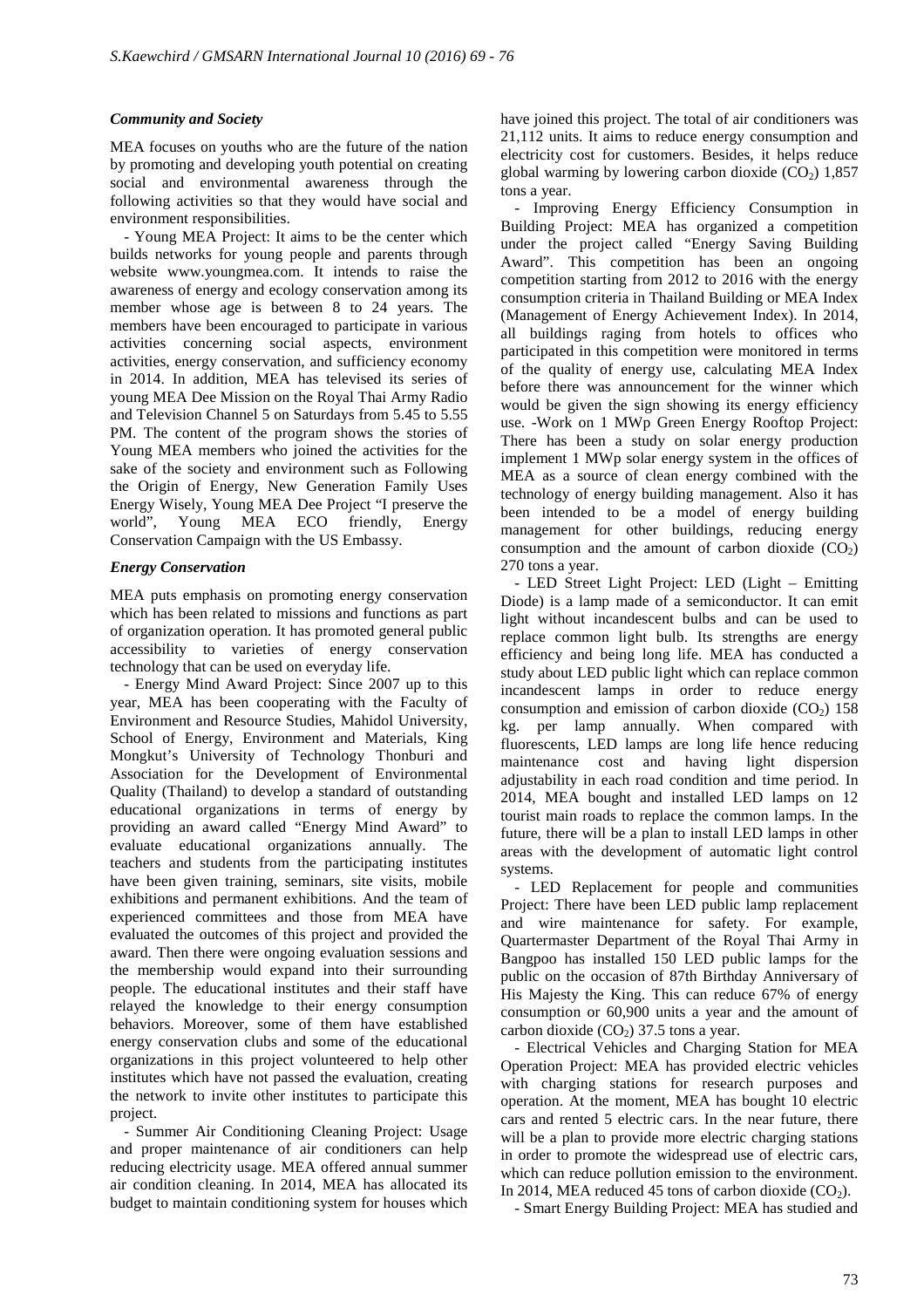explore energy management systems in 15 MEA buildings from 2013 to 2016 to improve energy efficiency in buildings and to encourage their staff to have social and environmental responsibilities. In 2014, the system in the 4 following districts, Bangkapi, Ratburana, Nontaburee, and Samsen were designed and will be ready for installation in 2015.

# *Safety*

In order to be good citizen, MEA realizes its role in community care and social responsibility for a better quality of life and safety of life and property through public projects as the following.

- Ground Wire for Water Cooler Project: MEA has collaborated with schools under the office of the Basic Education Commission of Thailand (OBEC) and schools under the distribution areas of Bangkok Metropolitan Administration (BMA) on the installation and maintenance of ground wire for water coolers free of charge. In 2014, there was the installation at 50 more private schools and the maintenance for the schools receiving the installation from the previous year was conducted. At the moment, MEA has served 434 schools under the OBEC, 436 schools under Bangkok Metropolitan Administration (BMA) and 100 private schools.

- Knowledge on Safety for Community Project. MEA is concerned about people in various communities and realizes the possible danger from electricity hence in 2014 it cooperated with BMA to providing training courses concerning electrical knowledge and safety for representatives from industrial sectors and Social Welfare Department and Labor Protection. The representatives could be classified into 4 batched according to the following aspects: theoretical and practical proposes. The theoretical groups are the community from Saiyai Sub-district Administrative Organization: Samsen District; TaweeWattana District and the community form Praksa Sub-district Administrative Organization. The practical groups are villages from the community from Saiyai Sub-district Administrative Organization, Roongsawang Village in Bangken District, Taveesook Village in TaweeWattana District and Lully Ville in Praksa Sub-district Administrative Organization. This is to ensure that those people in the communities realize safe energy consumption and to enable them to help themselves and others while having flooding.

### *Sustainability*

MEA has conducted the following 2 projects to develop the sustainability of the organization. The projects have been implemented according to Global Report Initiative (GRI G4) guidelines. In 2014, MEA planned to strengthen the sustainability using ISO 26000 and GRI gridlines as a framework for a sustainable operation of the MEA.

- Strengthening sustainability project according to ISO 26000 and GRI: MEA has focused on developing the organization according to sustainable factors of the MEA by analyzing information as well as preparing a roadmap

and Initiatives using the framework of the Global Reporting Initiative: GRI, which is recognized internationally. This covers the relevance of the stakeholders in the value chain, and the prioritization of sustainability issues that organizations should follow according to G4 Guidelines of GRI. In 2014, it had a plan to strengthen the sustainability using ISO 26000 and GRI guidelines as a framework for a sustainable operation of the MEA.

- MEA Green DNA: MEA has studied and implemented the International Standard ISO 26000, which is about social and environmental responsibilities. MEA has intended to deploy it with the main procedure of the organization. The procedure of MEA has been analyzed and reviewed according to ISO 26000 standards. Some training and seminars have been conducted to continuously educate the organizations involved in the procedure of MEA in order to raise the employees' awareness and participation. There have been some activities and preparation of volunteer information systems. In 2014, there was a contest called "GREEN INNOVATION MEA". In term of invention type, some inventions were selected such as clamp sticks, portable air compressors, and degree adjusters for safety, solar energy signal, etc. In terms of process improvement type, the following projects were selected: Online Work permit Management System (OWMS) Automatic Prescription System, Call Center Work Transfer Registration Control, Dissolved Gas Analysis Program, Improvement Document Transfer, Switching Order, and so on.

### *How MEA get employees involved in CSR?*

The key persons responsible for MEA drive for CSR mission are change agents, which are categorized into 3 levels of role as follows.

- Level 1 Change Champion, which refers to the departmental director who plays a key role in increasing employees' awareness and understanding about management policy and direction. Function heads need to transfer knowledge and encourage employees to recognize CSR.

Level 2 Change Agent (departmental representatives), which refer to assigned personnel who will help Change Champion drive the CSR mission. That is too say these advocates render their hands so the goal on leveraging for short-term win can be attained. Change Agent at this level may be either the same or different person of Change Agent in level 3.

- Level 3 Corporate Driver Change Agents, which refers to LO Agent, GCG Agent, 5S lecturer, or corporate culture successor representing a group of employees who help the Change Champion of Corporate Driver drive factors so that their department can reach the target as all factors are somehow related to the objectives.

Change Agents in these 3 levels are persons who support the goal achievement for both short-term and long-term that tied to organizational CSR mission. However, the organization is able to drive all the way through its vision only if MEA employee dedicated work hand in hand with support and encouragement from the 3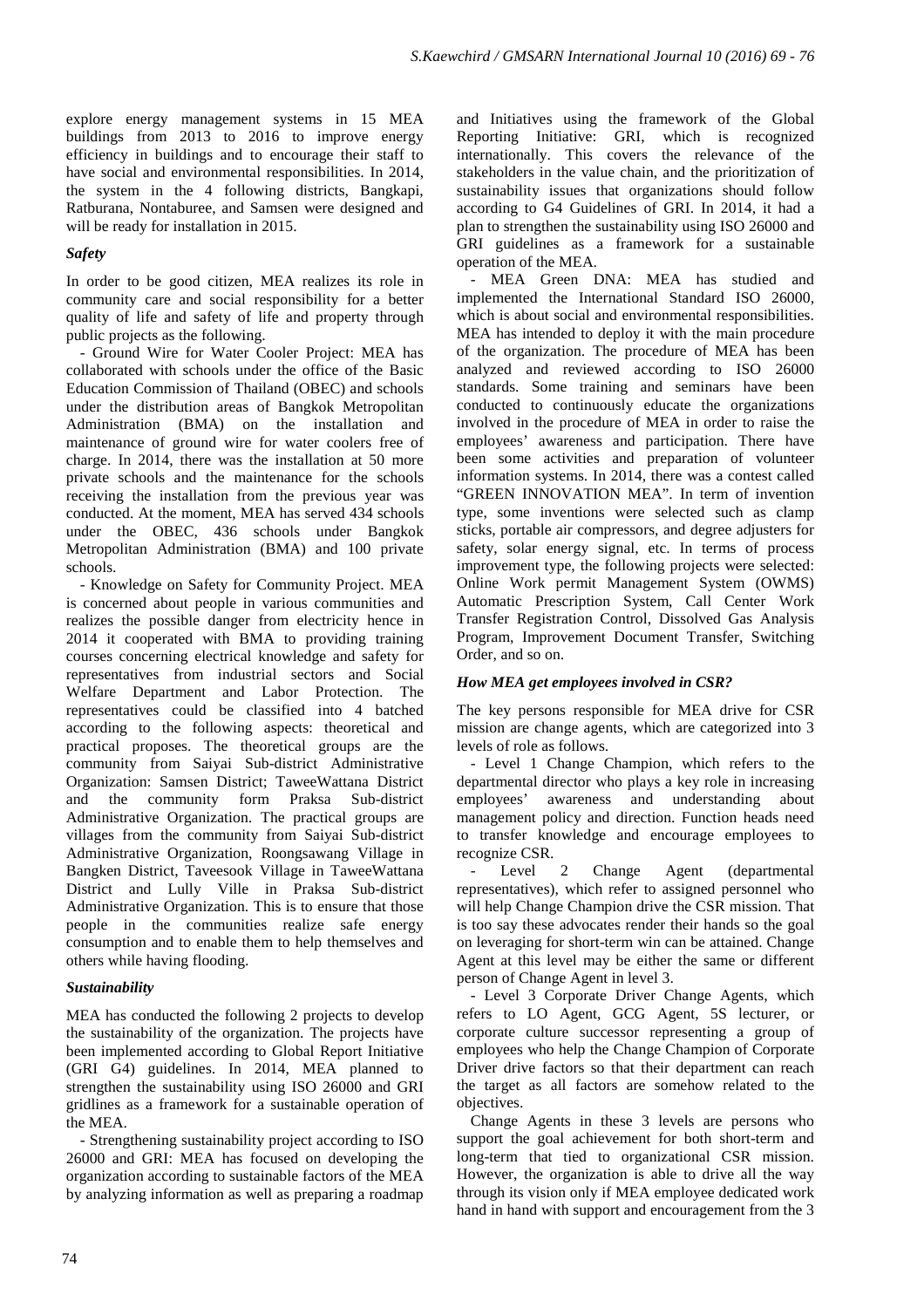level of Change Agent. Such collaboration through Change Teams using scores of tools and components facilitates better work efficiency.



**Fig.3 Circular Model Model**  (Data from MEA, 2014)

Reference [14] stated that this organizational vision driven model was designed by MEA Governor, Mr.Somchai Roadrungwasinkul during his term as Deputy Governor acting for Governor. It was named "Circular Model" comprising of 6 circles as following details.

- Circle 1: Refers to MEA vision, which was determined by the Board of Directors and top management. It aims at (1) To be a HPO, (2) To be a leader in power distribution system, (3) To provide service excellence, (4) To strengthen related business, and (5) To be responsible for society and environment. ircular Model" comprising of 6 circles as following<br>ails.<br>Circle 1: Refers to MEA vision, which was<br>ermined by the Board of Directors and top<br>nagement. It aims at (1) To be a HPO, (2) To be a<br>der in power distribution syst

- Circle 2: Refers to vision driven through organization values (power system, stability, service confidence, and social responsibility).

- Circle 3: Refers to corporate values that deployed through strategic objectives. There were 4 strategic themes and 15 strategic objectives.

- Circle 4: Refers to leveraging for short-term win as a goal. This has been a result form a workshop among executives and departmental directors. The strategic executives and departmental directors. The strategic<br>objectives were used to determine the short-term (1 year) achievement.

- Circle 5: Refers to key factors in the organization drive, which consist of: (1) Culture, (2) Good Corporate Governance (GCG), (3) Quality Management System (QMS), (4) Corporate Social Responsibility (CSR), (5) Branding, (6) Innovation, and (7) Learning Organization and Knowledge Management (LO & KM). These factors are a part of MEA drive for achievement of organization vision.

- Circle 6: Refers to the mission and organization chart for all 57 departments. These involve primary routine works that drive the organization to reach its vision.

The "Circular Model" was and transferred to senior management and the team of change Agent in March 2014 in order to let them visualize the connection between work process and the role of driver in each circle. CSR mission is in the fifth circle and will be driven by group of change agents.

The lack of real understanding of Corporate Social Responsibility (CSR) has diluted its original purpose which leads to the criticism that CSR is really nothing more than just a corporate advertising and redirecting the resources for stockholders as well. This paper deploys qualitative research method to collect the evidences and seek to explore this argumentative issue in the light of ethical matters. he lack of real understanding of Corporate Social<br>esponsibility (CSR) has diluted its original purpose<br>hich leads to the criticism that CSR is really nothing<br>ore than just a corporate advertising and redirecting the<br>source

Using different approaches of ethics, the result reveals that it depends on how companies get to see the side of CSR will reflect how they engage in CSR. Based on deontological approach, business spent on CSR by managers is stealing of the rightful property of the owners. As the company has duties to make profit for their stockholders, spending money for CSR activities takes away the profits from stockholders. On the other hand, according to utilitarianism, morality is a matter of nonmoral good produced that result from moral action and rules. Therefore, based on utilitarian approach, CSR is an imperative to protect stakeholders' continued support and to ensure a desired identification and reputation among customers, employees, shareholders, and government. Investments in CSR are expected to yield tangible benefits and trying to avoid the costs of CSR investment may lead to misconduct and a destroy company image or even a danger to the company existence. Therefore, to critique that CSR redirects resources away from stockholders might not be fully correct. and to ensure a desired identification and<br>n among customers, employees, shareholders,<br>ernment. Investments in CSR are expected to<br>gible benefits and trying to avoid the costs of<br>estment may lead to misconduct and a destro

However, neither utilitarianism nor deontological ethics can deny that pubic expectation of business engagement on CSR is growing no matter what good or bad characteristic CSR possesses. Therefore, by using the operation term of CSR defined in this paper, the adoption of CSR practices is validating the business claims in positioning companies to better operate, better manage risks, and to exceed market performance, thus satisfying stakeholders, and yielding the benefits of optimized market performance in the process.

#### **8. RECOMMENDATIONS**

First, since the purpose of this research was to Satisfying stakeholders, and yielding the benefits of<br>
optimized market performance in the process.<br> **8. RECOMMENDATIONS**<br>
First, since the purpose of this research was to<br>
understand the perceptions and practices of CSR t the experiences of Thailand state-owned enterprise, MEA. The researcher is aware that the findings of this research are not appropriate to be generalized in the statistical sense or to be representative of all companies in Thailand. Therefore, future research can expand the sample to other types of companies in Thailand such as private companies and multinational companies in order to see whether there is any difference in their perceptions and practices. d. Therefore, future research can expand the other types of companies in Thailand such as mpanies and multinational companies in order ther there is any difference in their perceptions exes.<br>y, there is a gap to examine ho

Secondly, there is a gap to examine how and why CSR activities have been practiced by Thai companies, particularly from decision makers' perspectives. Therefore, there also is a call for future research in examining the meaning, involvement, and motivations in CSR of Thai companies from both public and private executives' perspectives.

Lastly, there is currently a tendency for companies use